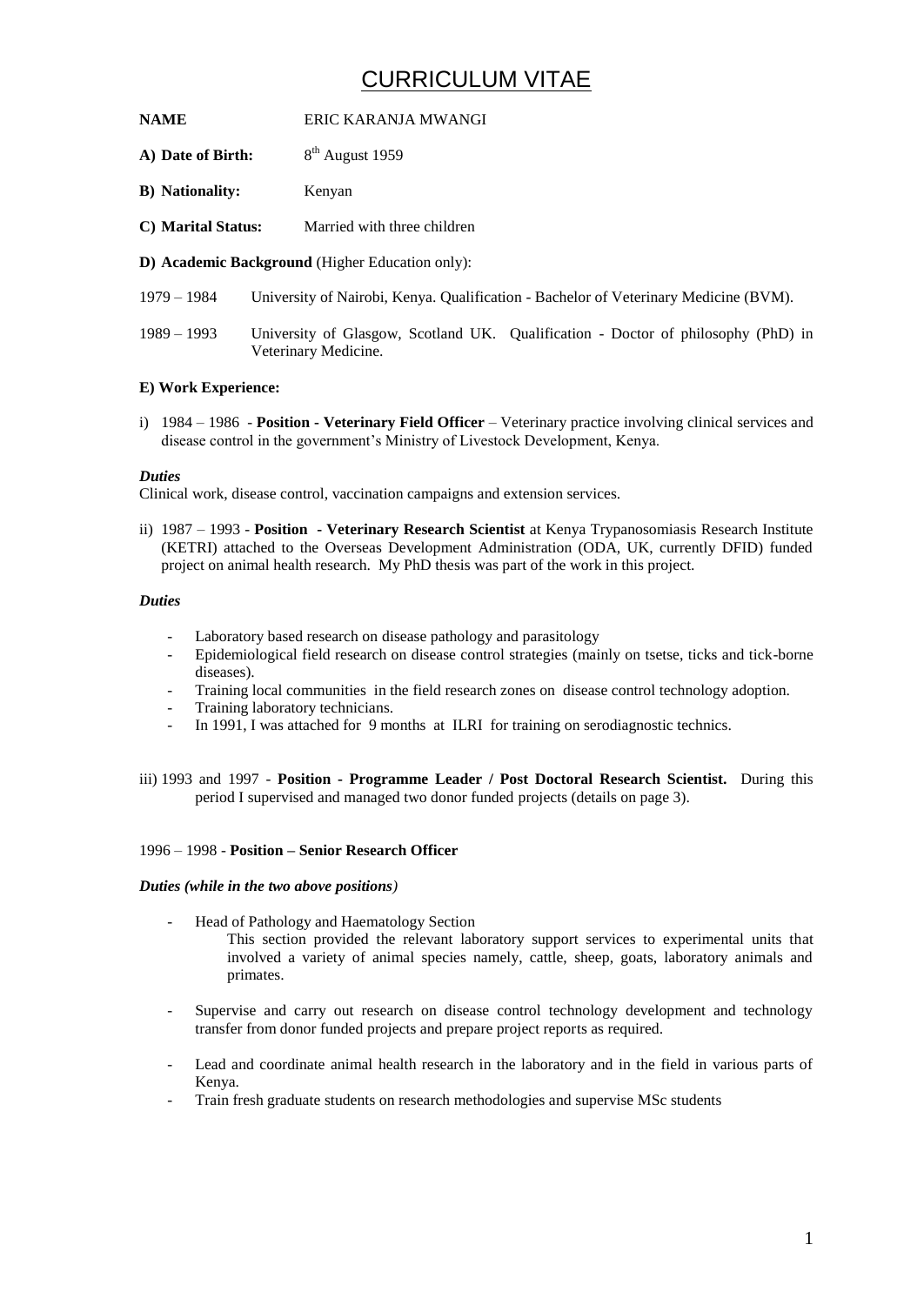- Senior member of the Institutional Scientific Review Committee whose duties included;
	- Review scientific proposals to donors
	- Prepare departmental scientific programmes and annual work plans.
	- Identify and design areas of collaboration with local research organisations, government bodies and NGO's
	- Prepare institutional strategic pans
	- Review of policies related to staff development and
	- Departmental staff administration
- In 1997 and 1998, I was the Chairman of the Annual Scientific Review Committee.
- Consultancy 1n 1998, I was awarded consultancies to conduct training courses for MSc students at the University of Harare, Zimbabwe and ICIPE on trypanosomosis, ticks and tick-borne diseases.
- iv) 1998 1999 **Position – One year sabbatical leave-Research and Technical Services Coordinator,** Cooper Kenya Limited. (After January 2000, I formally joined the commercial animal health sector)

#### *Duties*

- Research on the development of new chemotherapeutic products mainly, antihelmintics, antiprotozoals, insecticides, acaricides and vaccines
- investigations on the efficacy of products in market and resistance development related aspects.
- Lead and coordinate development of new animal health disease control technologies and products. The above three activities were done in liaison with the regional companies (Cooper Uganda, Cooper Tanzania and Cooper Zimbabwe). The technical backup was from Sherling Plough, France.
- Manage research technology development and transfer.
- Liaison of animal health technology service deliveries with government bodies, private organizations and NGO's
- Design annual work plans and budget
- Prepare and implement technical training programmes for field staff in collaborating Government institutes, extension services and private organisations
- Administrative responsibilities

v) July 2001 - January 2003 - **Position – Technical Services Manager** – Unga Farm Care East Africa Ltd.

#### *Duties*

- Basically, the technical duties in this position were similar to those described above under Cooper Kenya Ltd. except that the products were different and product ranges varied.

The key additional duties were:

- Staff supervision and training I had bigger team to supervise (13 diploma level and 8 graduate level animal health field team)
- formulating affordable and economical animal health packages for livestock farmers in all categories, namely, large scale, small scale and pastoralists.
- I was also exposed to preparation of business and financial plans.
- vi) August 2003 to date **Animal Health project consultancy** on contract for HighChem East Africa Ltd on development of antiparasitic agents, specifically for ticks (acaricides), tsetse and other external parasites.

vii) July 2005 to date – **Lecturer** – Department of Zoological Sciences, Kenyatta University.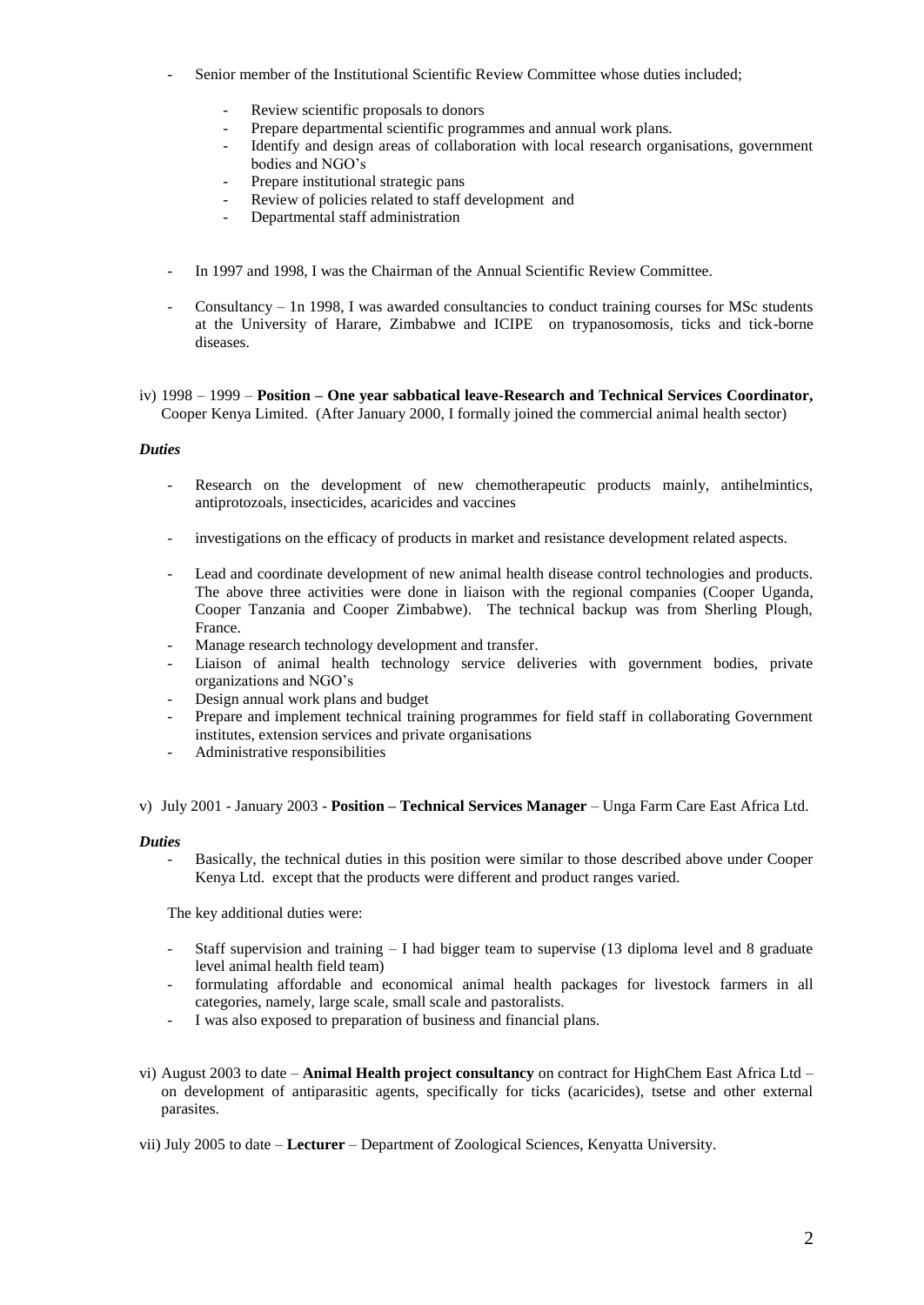While in the private sector, I have interacted with NGO's that have interest in livestock and agricultural development programs, e.g., Action Aid, Plan International, Heifer Project International, Technoserve, Land 'O' Lakes and Intermediate Technology Development Group (ITDG) among others.

# **F) Research Interests**

- 1. Parasitic diseases pathology, epidemiology, diagnosis and control.
- 2. Vector borne diseases pathology and the vector/host/parasite interactions.
- 3. New and emerging biotechnologies.
- 4. Technology transfer and conversation of developed technologies into profitable agribusiness.

# **G) Post Doctoral Experience /Funded Projects**

I was awarded the following grants for my post doctoral research work on disease pathology and epidemiology.

i. Wellcome Trust, UK (1993 – 1997)

STG 38, 400 pounds – Duration – 3 years; Main collaborator – University of Glasgow Veterinary School.

- ii. International Foundation for Sciences (IFS) (1995 1997) Amount;  $USD - 12,000 - Duration - 2 years$
- iii. International Foundation for Sciences (IFS) 1997 1998) renewal grant Amount –  $USD - 12,000$  – Duration – 2 years.

Other collaborating organizations; Centre for Tropical Veterinary Medicine, Edinburgh UK, Kenya Agricultural Research Institute (KARI), the International Livestock Research Institute (ILRI) and ICIPE.

# **H) Conference Proceedings/and published reports on the research projects conducted from 1989 to 2002;**

- Stevenson P. Mwangi E.K. Muriithi, R. M. and Gitau D. (1989). Treatment of trypanosomiasis in Maasai cattle with Homidium chloride. In: *The Kenya Trypanosomiasis Research Institute/Kenya Medical Research Institute* (KETRI/KEMRI) Annual Scientific Conference, February 1989, Nairobi. Kenya. PP  $80 - 82.$
- Stevenson P., Mwangi E. K. Muriithi, R. M. and Njogu A. R. (1989). Trypanosomiasis in Maasai Livestock in the Nguruman area of the Rift Valley in Kenya. In: *The International Scientific Council for*  Trypanosomiasis Research and Control (ISCTRC), 20<sup>th</sup> Meeting, April 1989, Mombasa, Kenya.
- Mwangi E. K. Stevenson P., Njogu A. R. and Gitau D. The epidemiology of trypanosomiasis in Maasai cattle. In: *The Kenya Trypanosomiasis Research Institute/Kenya Medical Research Institute (KETRI/KEMRI)* Annual Scientific Conference, February 1990, Nairobi, Kenya.
- Mwangi E. K. Stevenson P., Nantulya V., Murray M. and Gettinby G. (1991). Comparison of different methods for the diagnosis of trypanosomiasis in cattle under field conditions at Nguruman, Southwestern Kenya In: *The Kenya trypanosomiasis Research Institute/Kenya Medical Research Institute (KETRI/KEMRI)* Annual Scientfic Conference, February 1991, Nairobi, Kenya.
- Mwangi E. K., Stevenson P., Murray M. and Gettingby G. (1991). Variation in susceptibility to trypanosomiasis among Bos indicus cattle breeds. In: *The International Scientific Council for Trypanosomiasis Research and Control (ISCTRC),* 21st Meeting, October 1991, Yammoussoukro, Cote d'Ivoire 163 – 164.
- Stevenson P., Mwangi E. K. and Gitau D. (1991). The epidemiology of trypanosomiasis in domestic livestock constantly exposed to tsetse flies. In: *The Kenya Trypanosomiasis Research Institute/Kenya Medical/Research Institute (KETRI/KEMRI)* Annual Scientific Conference, February 1991, Nairobi, Kenya.
- Mwangi E. K., Stevenson P., Murray M. and Gettinby G. (1993), Variation in susceptibility to trypanosomiasis among Bos indicus cattle breeds. In: *The International Scientific Council for Trypanosomiasis Research and Control (ISCTRC)*, 22nd Meeting, October 1993, Kampala, Uganda pp  $125 - 128.$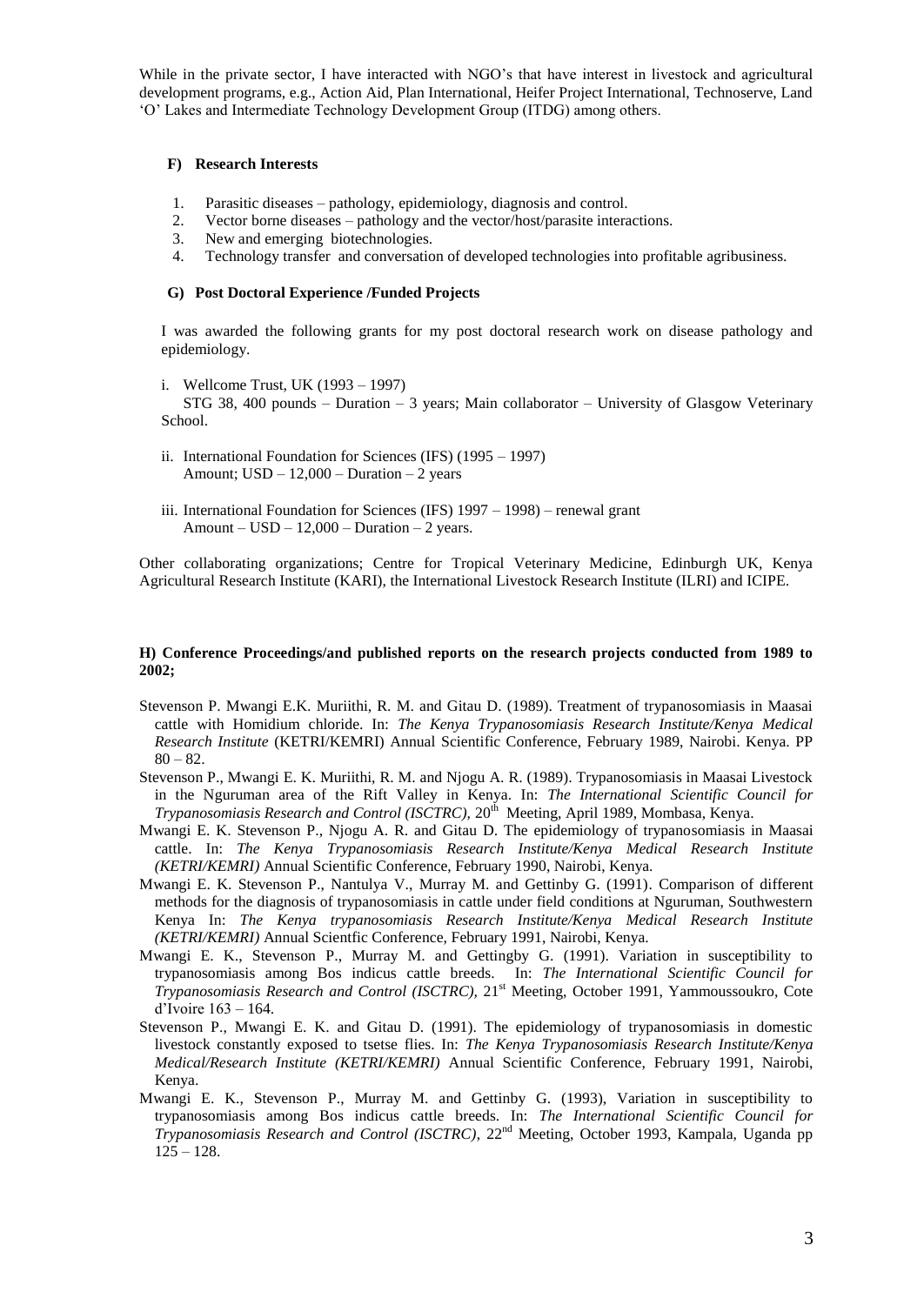- Mwangi E. K. (1993). Variation in susceptibility to trypanosomiasis among *Bos indicus* cattle breeds under conditions of varying tsetse challenge. *PhD Thesis.*
- Mwangi E. K. (1993). Variation in susceptibility to trypanosomiasis among *Bos indicus* cattle breeds in East Africa. In: "Towards increased use of trypanotolerance : current and future directions." Proceedings of a workshop organized jointly by ILRAD and ILCA, pp 81 – 89.
- Mwangi E. K., Stevenosn P., Gettinby G. Murray M. and Nantulya V. (1994). Comparison of parasitological techniques, antibody and antigen detection enzyme immunoassays in the diagnosis of trypanosome infections in cattle. In *15th Health Sciences Congress, Nairobi, February 1994.*
- Mwangi E. K., (1995). Tick infestation studies among trypanotolerant Bos indicus cattle breeds. *The*  National Veterinary Research Centre, NVRC, Muguga, annual Conference 6-8<sup>th</sup> December 1995.
- Mwangi E. K. (1996). Are Bos indicus cattle breeds that posses a degree of trypanotolerance resistant to ticks and their consequences? IFS Seminar on *"Parasitology Research in Africa".* Bobo-Dioulasso, Burkina Faso November 6-10, 1995. Gray, G. D. and Uilenberg, G. (editors), pp. 133-141.
- Stevenson, P., K., R., Gicheru M. M. and Mwangi, E. K., (1995). Comparison of isometamidium chloride and homidium chloride for the treatment of trypanosomiasis in Maasai cattle in Kenya. *Acta Tropica, 59, (2): 77-84.*
- Mwangi E. K., Stevenson P. Ndungu J., Stear M. J., Reid S. W, J, Gettinby G. and Muray M. (1997). Studies on host resistance to tick infestations among trypanotolerant Bos Indicus cattle breeds. In: *The 4th* Biennial Society for Tropical Veterinary Medicine Conference, 5<sup>th</sup> – 9<sup>th</sup> May, 1997, Montpellier, France.
- Nantulya V. M., Lindqvist, K. J. Stevenson P. and Mwangi E. K. (1992). Application of monoclonal antibody based antigen detection enzyme linked immunosorbent assay (antigen ELISA) of field diagnosis of bovine trypanosomiasis at Nguruman, Kenya, *Annals of Tropical Medicine and Parasitology, 86, 225- 230.*
- Mwangi E. K., and Stevenson P. Reid S. W: J, Gettinby G. and Murray M. (1998). Susceptibility to trypanosomiasis among three Bos Indicus cattle breeds in areas of differing tsetse fly challenge. *Veterinary Parasitology*, 79, 1-17.

(NB:Between 1998 and 2004, Iwas invloved in research in on the development of new chemotherapeutic products mainly, antihelmintics, antiprotozoals, insecticides, acaricides and vaccines within the private sector (animal health pharmceuticals). Most private companies regard their results as patented due to business competition, hence these could not be published inscientificjournals).

#### **I) Other presentations**

- Mwangi E. K., Gicheru M. and Stevenson P. (1991). Studies on trypanosomiasis and helminths in sheep and goats of Nguruman, S. W. Kenya. In*: Small ruminant collaborative support programme (SR-CRSP) – 9 th Scientific Workshop, February 27-28th , 1991, KETRI, Muguga, Kenya.*
- Mwangi E. K. and Stevenson P. Tryponotolerance among Maasai Zebu cattle. (1991). In: *"Tsetse and*  trypanosomiasis control for farmers with limited resources".  $12^{th} - 15^{th}$  June, 1991. ODA/KETRI animal trypanosomiasis research project workshop at Nguruman, S. W. Kenya.
- Olaho W. and Mwangi E. K. (1994). Parasitological and serological diagnosis of trypasomes in mammals and tsetse. Nairobi Cluster Symposium on *"Parasitic infections in humans and animals – New diagnostic techniques and their application"*, Louis Leaky Memorial Hall, National Museums of Kenya, 23<sup>rd</sup> June 1994.
- Mwangi E. K. (1996). Cattle breed resistance to protozoal infections and ectoparasites: case studiestrypanosomiasis and tick infestations. In: *The Kenya Veterinary Association Annual General Meeting*  and Scientific Conference,  $24<sup>th</sup> - 26<sup>th</sup>$  April 1996, Mombasa.
- Mwangi E. K. (2001). The logistics of the commercialization to the East Coast fever Immunization. *The Kenya Veterinary Association Annual General Meeting and Scientific Conference, April 2001.*
- Mwangi E. K. (2002). The management of communal dips programme in Kenya for tick borne diseases control. *The Kenya Veterinary Association Annual General Meeting and Scientific Conference, April 2001.*

#### **J) Other Short Courses attended locally:**